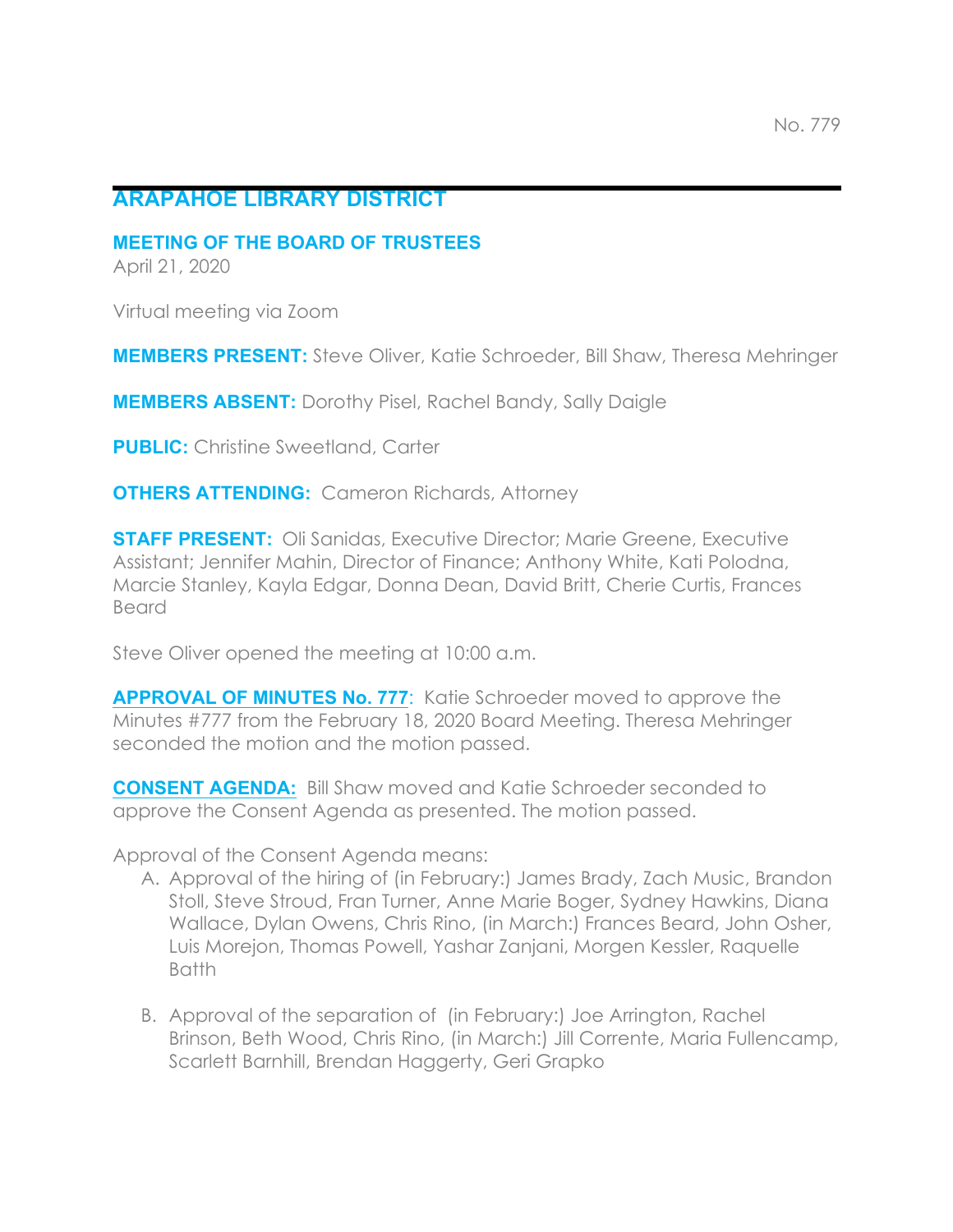- C. Approval of \$160,000 to Distech Controls to upgrade dampers to code requirements at Smoky Hill Library. Distech Controls helps provide building management technologies and services that optimize energy efficiency and comfort in buildings. This is part of the Heating and Ventilation Air Conditioning in facilities and it's part of the daily operation maintenance to help keep facilities functioning properly. This is part of the 2020 projects.
- D. Approval of \$144,000 to Distech Controls to replace actuators/valves on the hot water system under the control boxes at the Support Service Facility and Koelbel Library. Distech Controls helps provide building management technologies and services that optimize energy efficiency and comfort in buildings. This is part of the Heating and Ventilation Air Conditioning in facilities and it's part of the daily operation maintenance to help keep facilities functioning properly. This is part of the 2020 projects.
- E. Approval of \$165,398 to upgrade the security cameras at all facilities. The current cameras are between 5 and 15 years old. They are old technology and they range from Analog to Internet Protocol and are tied into a network video recorder. It's cumbersome for retrieving information and extremely time consuming. The new cameras will allow us to save recordings on the actual cameras for about 15 to 30 days and indefinitely in the cloud. They are capable to have unlimited users, facial recognition, license plate identification, they have the capability of weapon detection, can be integrated into the district current OneLogin, they have a heat map to help track perpetrators, contain people analytics-clothing, backpacks, color, height and are equipped with the option to pick up sound and audio if that feature is turned on. This is part of the 2020 projects.
- F. Approval of \$183,314.24 to purchase critical IT infrastructure including switches, power distribution units, security appliances, and equipment licensing and support from CDW-G. The purpose of this purchase is to upgrade and expand our network connectivity, reliability, and security at all branches, the administration building, and the bookmobile.

It was clarified that item F is part of the 2020 agenda and all items are part of the 2020 budget plan.

**FINANCIALS:** Jennifer Mahin reviewed the financials with the trustees.

Bill Shaw moved to accept the Statement of Revenue and Expense as presented. Theresa Mehringer seconded and the motion passed.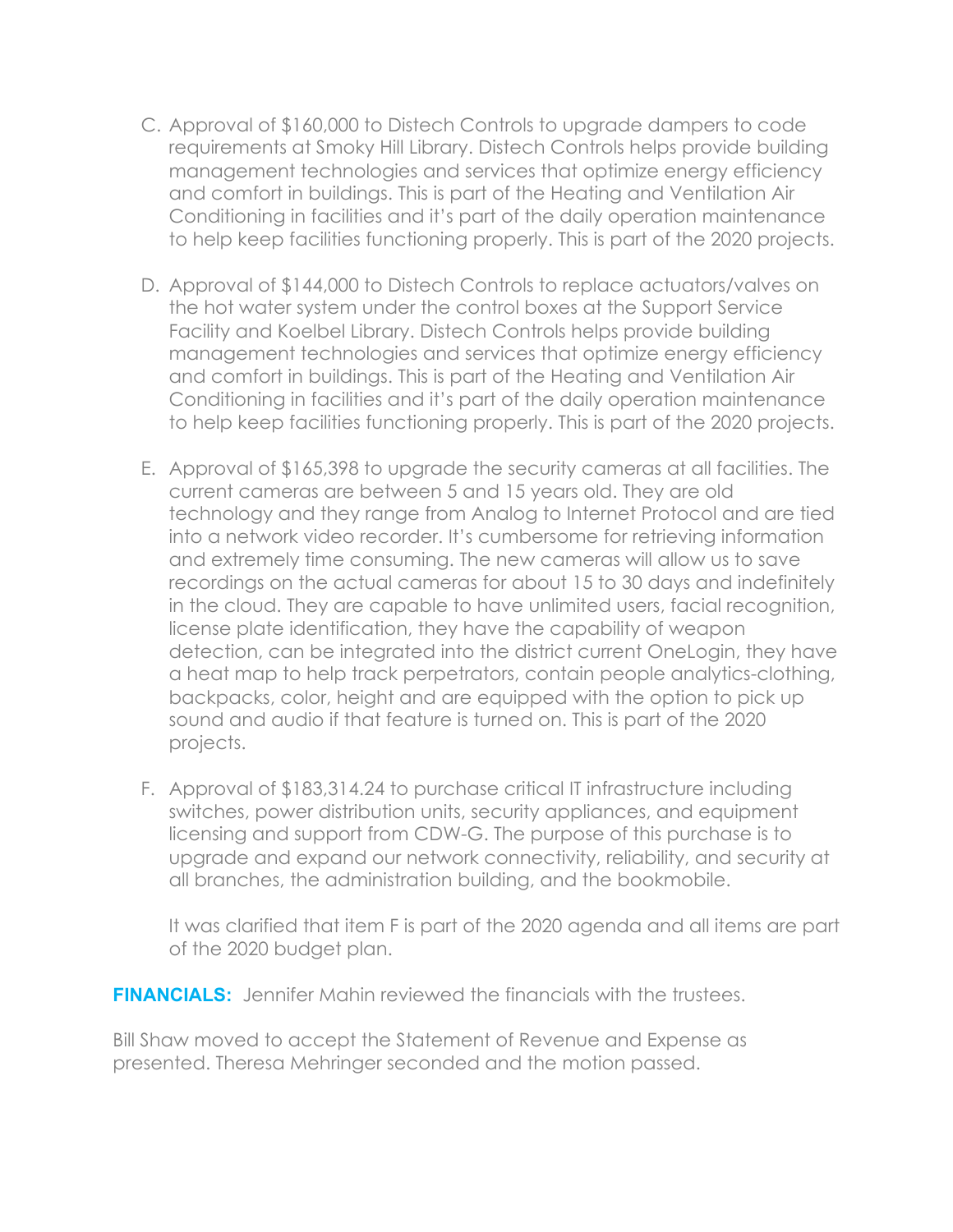Bill Shaw moved to accept the Balance Sheet as presented. Katie Schroeder seconded and the motion passed.

**EXECUTIVE DIRECTOR REPORT**: Oli Sanidas reported that he has been challenging the staff to think of creative ways to serve the community virtually. He had encouraged the staff to work to their capacity up to now. One project ALD is working on is the reopening plan, which will be phased, with the first phase being very limited, like picking up holds and possibly having a circulation plan of every other day where the materials are quarantined for 24 hours or more.

The Safer at Home plan was announced by Governor Polis yesterday and the ALD team has a lot of work to be done before implementing the reopening plan. There is no date for reopening yet. Once the plan is in place, it will be shared with the board.

There is a community movement where makers with 3D printers make PPE for first responders. ALD did join in and have been making PPE with several of their 3D printers.

One of ALD's challenges is how to reach at risk communities who don't have internet access.

Steve asked if ALD has any idea of how many books are out in circulation. David Britt stated that generally there are 25% of the materials out in circulation.

Oli reported that ALD does not plan to reopen meeting rooms or allow large gatherings during phase 1 of the reopening. Oli expects a long drawn out plan for the reopening. The primary service being focusing on is limiting the spread of the virus. One of the challenges for reopening is the availability of the equipment and PPE materials needed, like plexiglass shields, face masks, gloves, etc. The reopening plan does take into consideration the layout of the branches, including how close the computers are to one another, and the large tables built for collaboration.

The ALD construction projects have continued. The Castlewood remodel is almost complete, but there are dependencies before it can be opened. There is no plan for a grand opening in the near future.

**LEGAL STATUS REPORT:** Cameron Richards reported that the legal team has been working with the director team to help navigate questions through the COVID-19 closure. The construction projects in Byers are proceeding as scheduled.